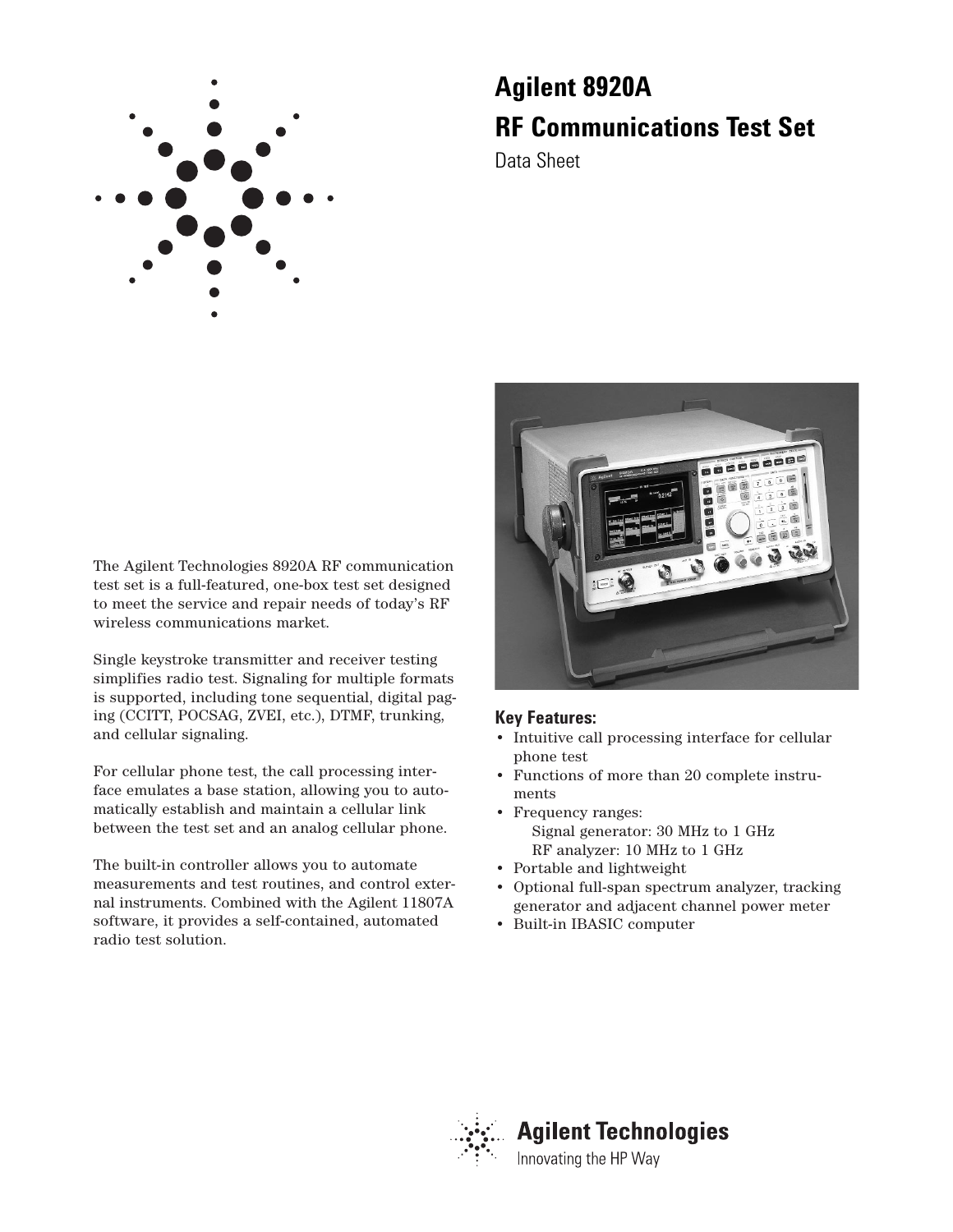## **Agilent 8920A RF Communications Test Set Specifications**

Specifications describe the instrument's warranted performance and are valid over the entire operating/environmental range unless otherwise noted.

*Supplemental Characteristics are intended to provide additional information useful in applying the instrument by giving typical, but non-warranted performance parameters. These characteristics are shown in italics or labeled as "typical," "usable to," or "nominal."*

## **Signal Generator Specifications**

#### **RF Frequency**

**Frequency Range: Standard:** 30 MHz to 1 GHz **Option 055:** 250 kHz to 1 GHz

**Accuracy and Stability:** Same as reference oscillator ±0.015 Hz

#### **Reference Oscillator Specifications**

**TCXO** (Agilent 8920A standard)

**Temperature:** 1 ppm (0 to +55  $^{\circ}$ C)

**Aging:** <2 ppm/year

**Warm-Up time:** <30 sec. to be ±2 ppm of final freq.

#### *Supplemental Characteristics*

*Switching Speed: <150 ms to within 100 Hz of the carrier frequency*

*Minimum Resolution: 1 Hz*

#### **Output**

#### **RF IN/OUT Connector**

**Level Accuracy:** ±1.8 db (level ≥–127 dBm), *Typically ±1.0 dB for all levels*

#### **Level Range**

#### **Standard:**

**Level Range:** –137 to –20.5 dBm into 50 Ω **Reverse Power:** 60 watts continuous, 100 watts for 10 seconds/minute

#### **With Option 007:**

**Level Range:** –137 to –6.5 dBm into 50 Ω **Reverse Power:** 2.4 watts continuous, 4 watts for 10 seconds/minute

#### **With Option 008:**

**Level Range:** –137 to –10.5 dBm into 50 Ω **Reverse Power:** 6 watts continuous, 10 watts for 10 seconds/minute

#### **With Option 016:**

**Level Range:** –137 to –22.5 dBm into 50 Ω **Reverse Power:** 100 watts continuous, 125 watts for 10 seconds/minute

#### **Option 055:**

**Level Range:** –137 to –19 dBm into 50 Ω **Reverse Power:** 60 watts continuous, 100 watts for 10 seconds/minute

#### **With Option 007:**

**Level Range:** –137 to –5 dBm into 50 Ω **Reverse Power:** 2.4 watts continuous, 4 watts for 10 seconds/minute

#### **With Option 008:**

**Level Range:**  $-137$  to  $-9$  dBm into 50  $\Omega$ **Reverse Power:** 6 watts continuous, 10 watts for 10 seconds/minute

#### **With Option 016:**

**Level Range:** –137 to –21 dBm into 50 Ω **Reverse Power:** 100 watts continuous, 125 watts for 10 seconds/minute

#### **DUPLEX OUT Connector**

#### **Standard:**

**Level Accuracy:** ±1.5 dB, *typically ±1.0 dB for all levels* **Level Range:** –127 to +5 dBm into 50 Ω **Reverse Power:** 200 mW max

#### **Option 055:**

**Level Range:** –127 to +7 dBm into 50 Ω

#### **SWR:**

**RF In/Out:** <1.5:1 **Duplex Out:** <2.0:1 (level <–4 dBm)

#### *Supplemental Characteristics*

*Minimum Resolution: 0.1 dB*

#### **Spectral Purity**

**Spurious Signals:** For specified output levels at DUPLEX OUT port or specified output level at RF IN/OUT port.

| <b>Option</b>     | <b>DUPLEX OUT</b> | <b>RF IN/OUT</b> |  |  |  |  |  |
|-------------------|-------------------|------------------|--|--|--|--|--|
| Standard          | $\leq -2.5$ dBm   | $\leq -26.5$ dBm |  |  |  |  |  |
| 007               | $\leq -2.5$ dBm   | $\leq -12.5$ dBm |  |  |  |  |  |
| 007 with Opt. 055 | $\leq -1.0$ dBm   | $\leq -11.0$ dBm |  |  |  |  |  |
| 008               | $\leq -2.5$ dBm   | $\leq -16.5$ dBm |  |  |  |  |  |
| 008 with Opt. 055 | $\leq -1.0$ dBm   | $\leq -15.0$ dBm |  |  |  |  |  |
| 016               | $\leq -2.5$ dBm   | $\leq -28.5$ dBm |  |  |  |  |  |
| 016 with Opt. 055 | $\leq -1.0$ dBm   | $\leq -27.0$ dBm |  |  |  |  |  |
| 055               | $\leq -1.0$ dBm   | $\leq -25.0$ dBm |  |  |  |  |  |

**Harmonics:** <–30 dBc

**Non-Harmonic Spurious:** <–60 dBc (at >5 kHz from carrier)

**Residual FM (rms, CCITT):**

| <b>Frequency Range</b>             | 8920A Standard | 8920A Opt. 050 |  |  |  |  |  |
|------------------------------------|----------------|----------------|--|--|--|--|--|
| 250 kHz $\leq f_c$ <249 MHz        | $<$ 20 Hz      | $<7$ Hz        |  |  |  |  |  |
| 249 MHz $\leq f_c$ <501 MHz        | $<$ 10 Hz      | $<$ 4 $H7$     |  |  |  |  |  |
| 501 MHz $\leq f$ , $\leq$ 1000 MHz | $20 Hz$        | $<7$ Hz        |  |  |  |  |  |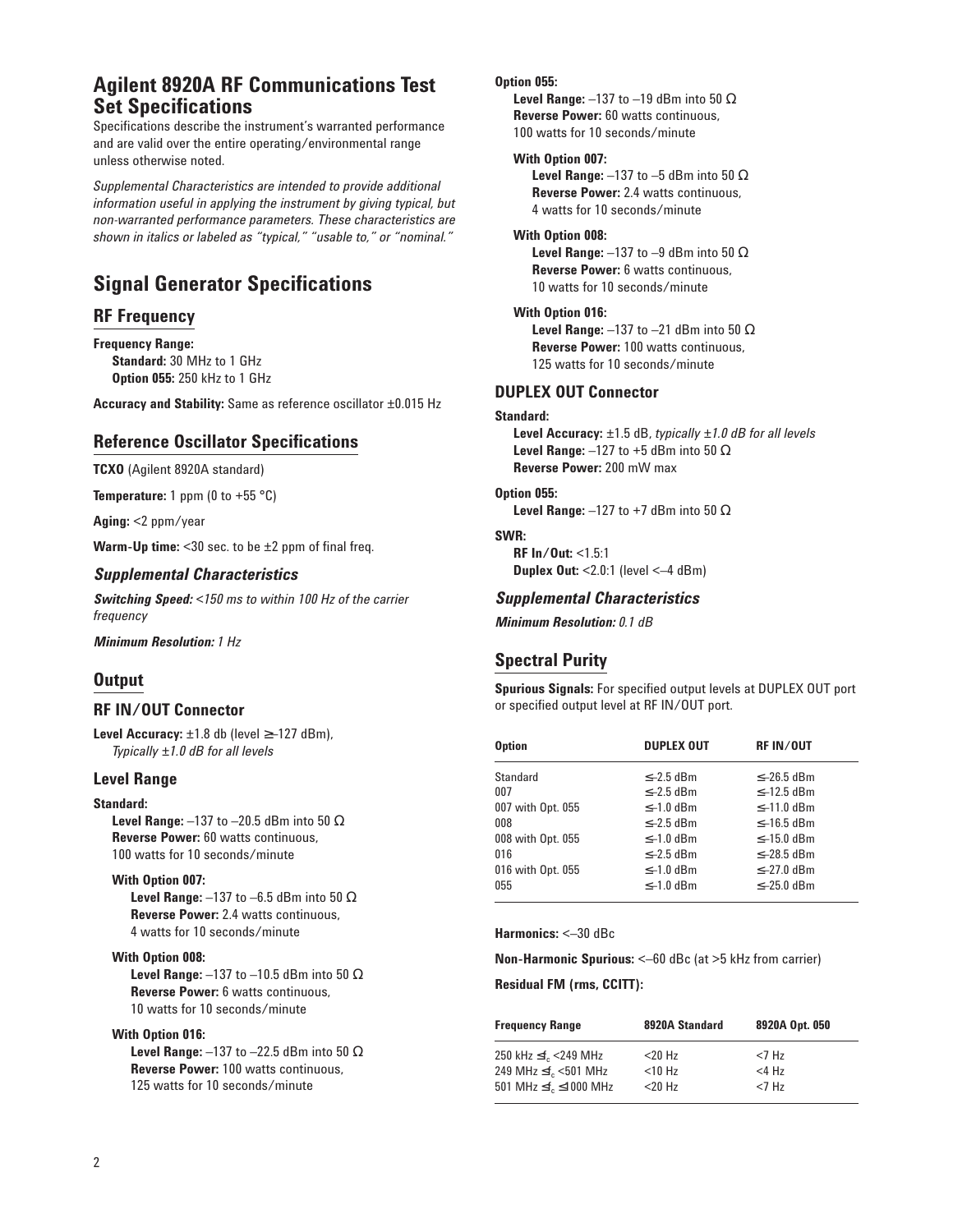#### *Supplemental Characteristics*

*SSB Phase Noise: (For >20 kHz offsets at 1 GHz) 8920A <–110 dBc/Hz 8920A Opt. 050 <–116 dBc/Hz* 

#### **FM**

**FM Deviation Maximum** (For rates >25 Hz)

#### **Standard and Options 007, 008, 016:**

100 kHz for  $f_c$  from 30 MHz to <249 MHz 50 kHz for  $f_c$  from 249 MHz to <501 MHz 100 kHz for  $f_c$  from 501 MHz to 1000 MHz

#### **Option 055:**

100 kHz for  $f_c$  from 0.25 MHz to <249 MHz 50 kHz for  $f_c$  from 249 MHz to <501 MHz 100 kHz for  $f_c$  from 501 MHz to 1000 MHz

#### **FM Rate** (1 kHz reference) **Internal:** DC to 25 kHz (1 dB BW)

**External:**

*AC Coupled: 20 Hz to 75 kHz (typically 3 dB BW) DC Coupled: DC to 75 kHz (typically 3 dB BW)*

#### **FM Accuracy:** (1 kHz rate)

≤10 kHz dev: ±7.5% (3.5%\*) of setting ±50 Hz >10 kHz dev: ±7.5% (3.5%\*) of setting ±500 Hz

**FM Distortion:** (THD + Noise, in a 0.3 to 3 kHz BW)  $\langle 1\%$  (0.5 %\*) at > 4 kHz deviation and 1 kHz rate

**Center Frequency Accuracy in DC FM Mode:** (External source impedance <1 kΩ) ± 500 Hz

(after DC FM zero), *typically ±50 Hz*

#### *Supplemental Characteristics*

#### *External Modulation Input Impedance: 600* Ω *nominal*

*Resolution: 50 Hz for <10 kHz deviation, 500 Hz for >10 kHz deviation*

#### **AM**

#### **Standard:**

**Frequency Range:** 30 MHz to 1 GHz **AM Depth:** 0 to 90% (usable to 99%) for DUPLEX OUT level ≤–2.5 dBm or RF IN/OUT level ≤–26.5 dBm; 0 to 70% (usable to 90%\*)

#### **Option 055:**

**Frequency Range:** 1.5 MHz to 1 GHz (usable to 250 kHz) **AM Depth:** 0 to 90% (usable to 99%) for DUPLEX OUT level ≤+1 dBm or RF IN/OUT level ≤–27 dBm; 0 to 70% (usable to 90%\*)

**AM Rate:** 20 Hz to 25 kHz (3 dB BW)

**AM Accuracy:** (1 kHz rate) ≤10% AM: ±5% of setting ±1.0% AM >10% AM: ±5% of setting ±1.5% AM

**AM Distortion:** (THD+Noise 0.3 to 3 kHz BW) <2% at 1 kHz rate, <30% AM <3% at 1 kHz rate, ≤90% AM

#### *Supplemental Characteristics*

*External Mod. Input Impedance: 600* Ω *nominal*

*Residual AM: <0.1% in a 50 Hz to 15 kHz BW*

*Resolution: 0.05% AM from 0 to 10% AM, 0.5% AM from 10 to 100% AM* 

## **Audio Source Specifications**

(Applicable to both internal sources)

#### **Frequency**

**Range:** dc to 25 kHz

**Accuracy:** 0.025% of setting

#### *Supplemental Characteristics*

*Minimum Resolution: 0.1 Hz*

### **Output Level**

**Range:** 0.1 mV to 4 Vrms

**Maximum Output Current:** 20 mA peak

**Output Impedance:** <1 Ω (1 kHz)

**Accuracy:** ±2% of setting plus resolution

**Residual Distortion:** 0.125% (THD plus noise, for amplitudes >200 mVrms), for tones 20 Hz to 25 kHz measured in an 80 kHz BW

#### *Supplemental Characteristics*

*Resolution: Level <0.01V: ±50 µV Level <0.1V: ±0.5 mV Level <1V: ±5 mV Level <10V: ±50 mV* 

*Offset in DC Coupled Mode: <50 mV*

## **RF Analyzer Measurements**

#### **RF Frequency Measurements**

**Measurement Range: Standard:** 30 MHz to 1 GHz **Option 055:** 400 kHz to 1 GHz

#### **Level Range:**

#### **RF In/Out:**

**Standard:** 1 mW to 60 W continuous 100 W for 10 seconds/minute

**Option 007:** 40 mW to 6 W continuous 4 W for 10 seconds/minute

**Option 008:** 0.1 mW to 6 W continuous 10 W for 10 seconds/minute

**Option 016:** 1.6 mW to 100 W continuous 150 W for 10 seconds/minute

**ANT IN:** –36 dBm to +20 dBm

**Accuracy:** ±1 Hz plus timebase accuracy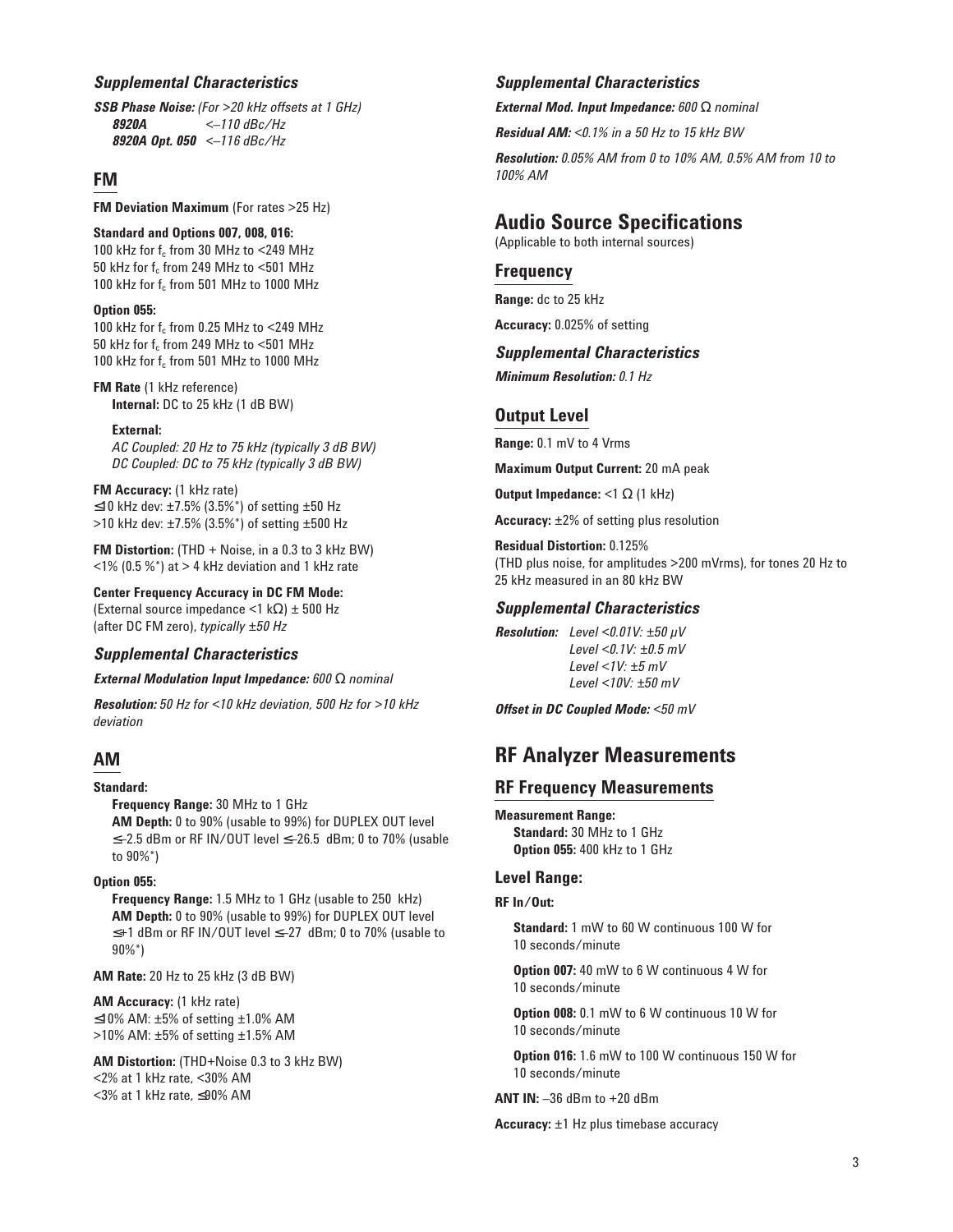#### *Supplemental Characteristics*

*Minimum Frequency Resolution: 1 Hz* 

#### **RF Power Measurements**

**Frequency Range: Standard:** 30 MHz to 1 GHz **Option 055:** 400 kHz to 1 GHz

**SWR:** <1.5:1 for standard and all options

#### **RF IN/OUT Measurement Range:**

**Standard:** 1 mW to 60 W continuous or to 100 W for 10 sec/minute

**Accuracy:** ±10% of reading ±1 mW

**Option 007:** 40 µW to 2.4 W continuous 4 W for 10 seconds/minute

**Accuracy:** ±10% of reading ±40 µW

**Option 008:** 0.1 mW to 6 W continuous 10 W for 10 seconds/minute

**Accuracy:** ±10% of reading ±0.1 mW

**Option 016:** 1.6 mW to 100 W continuous 125 W for 10 seconds/minute

**Accuracy:** ±10% of reading ±1 mW

#### *Supplemental Characteristics*

*Resolution: P >10 W: 10 mW, P <10 W: 1 mW; P <100 mW: 0.1 mW, P <10 mW: 0.01 mW*

#### **FM Measurement**

**Frequency Range: Standard:** 10 MHz to 1 GHz **Option 055:** 5 MHz to 1 GHz *(Usable to 400 kHz)*

**Deviation:** 20 Hz to 75 kHz

**Sensitivity:** 2 µV (15 kHz IF BW, high sensitivity mode, 0.3 to 3 kHz BW, 12 SINAD, fc >10 MHz) *Typically: <1 µV*

**Accuracy:** ±4% of reading plus residual FM and noise contribution (20 Hz to 25 kHz rates, deviation ≤25 kHz)

**Bandwidth (3 dB):** 2 Hz to 70 kHz (DC FM measurements also available)

#### **Input Level Range for Specified Accuracy: Standard:** –50 dBm to +14 dBm at ANT IN –18 to +50 dBm at RF IN/OUT (0.16 mW to 100 W\*)

**Option 007:** -32 to +36 dBm at RF IN/OUT (0.63 µW to 4 W<sup>\*</sup>)

**Option 008:** –28 to +40 dBm at RF IN/OUT (1.58 µW to 10 W\*)

**Option 016:**  $-16$  to  $+51$  dBm at RF IN/OUT (0.25 µW to 125 W<sup>\*</sup>)

\*Note: The accuracy shown is for the complete range of power. The maximum power levels shown are only usable for 10 sec/min.

**Residual FM and Noise:** 20 Hz (0.3 to 3 kHz, rms), <7 Hz (with Agilent 8920A Opt 050)

#### *Supplemental Characteristics*

*Resolution: 1 Hz, f <10 kHz; 10 Hz, f* ≥*10 kHz*

#### **AM Measurement**

**Frequency Range:** 10 MHz to 1 GHz (usable to 400 kHz)

**Depth:** 0 to 95%

**Accuracy:** ±5% of reading ±1.5% AM (50 Hz to 10 kHz rates, modulation  $\leq 80\%$ )

**THD + Noise:** <2% rms for modulation ≤80% AM (at 1 kHz rate in a 0.3 to 3 kHz BW)

#### **Input Level Range for Specified Accuracy:**

**Standard:** –50 dBm to +14 dBm at ANT IN –18 to +50 dBm at RF IN/OUT (0.16 mW to 100 W\*)

**Option 007:** –32 to +36 dBm at RF IN/OUT (0.63 µW to 4 W\*)

**Option 008:** -28 to +40 dBm at RF IN/OUT (1.58  $\mu$ W to 10 W<sup>\*</sup>)

**Option 016:** -16 to +51 dBm at RF IN/OUT (0.25  $\mu$ W to 125 W<sup>\*</sup>)

\*Note: The accuracy shown is for the complete range of power. The maximum power levels shown are only usable for 10 sec/min.

**Residual AM:** <0.2% in a 0.3 to 3 kHz bw

#### *Supplemental Characteristics*

*Resolution: 0.1%*

#### **SSB Measurement**

**Frequency Range: Standard:** 10 MHz to 1 GHz **Option 055:** 400 kHz to 1 GHz

**Bandwidth (3 dB):** 20 Hz to 70 Hz

**Distortion and Noise:** <3% (at 1 kHz rate in a 0.3 to 3 kHz BW)

## **AF Analyzer Specifications**

#### **Frequency Measurement**

**Measurement Range:** 20 Hz to 400 kHz

**Accuracy:** ±0.02% plus resolution plus timebase accuracy

**External Input:** 20 mV to 30 Vrms

#### *Supplemental Characteristics*

*Resolution: 0.01 Hz, f <10 kHz; 0.1 Hz, f <100 kHz; and 1 Hz for f* ≥*100 kHz* 

#### **AC Voltage Measurement**

**Measurement Range:** 0 to 30 Vrms

**Accuracy:** ±3% of reading (20 Hz to 15 kHz, inputs >1 mV)

**Residual Noise:** 150 µV (15 kHz bandwidth)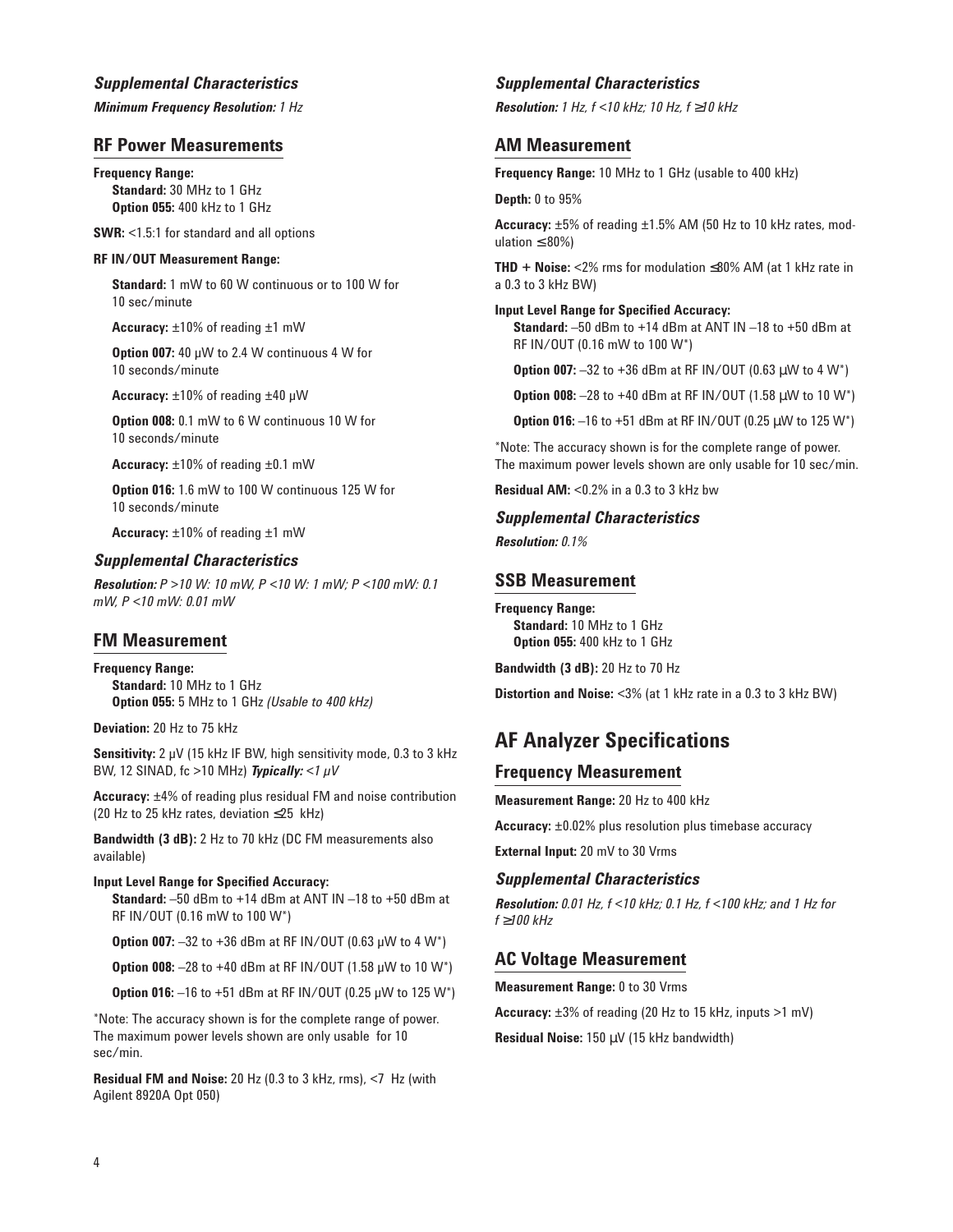#### *Supplemental Characteristics*

*3 dB Bandwidth: Typically 2 Hz to 100 kHz*

*Nominal Input Impedance: Switchable between 1 MW in parallel with 95 pF or 600* Ω *floating*

*Minimum Resolution: 4 digits for inputs* ≥*100 mV; three digits for inputs <100 mV*

#### **DC Voltage Measurement**

**Voltage Range:** 100 mV to 42 V

**Accuracy:** ±1% of reading plus DC offset

**DC Offset:** ±45 mV

*Supplemental Characteristics*

*Resolution: 1 mV*

#### **Distortion Measurement**

**Fundamental Frequency:** 1 kHz ±5 Hz

**Option 019 Frequency Range:** 0.3 to 10 kHz ±5%

**Input Level Range:** 30 mV to 30 Vrms

**Display Range:** 0.1% to 100%

**Accuracy:** ±1 dB (0.5 to 100% distortion) for tones from 300 to 1500 Hz measured with the 15 kHz LPF

±1.5 dB (1.5 to 100% distortion) for tones from 300 Hz to 10 kHz measured with the >99 kHz LPF)

**Residual THD + Noise:** –60 dBc or 150 µV whichever is greater, for tones from 300 to 1500 Hz measured with the 15 kHz LPF

–57 dBc or 450 µV, whichever is greater, for tones from 300 Hz to 10 kHz measured with >99 kHz LPF)

#### *Supplemental Characteristics*

*Resolution: 0.1% distortion*

#### **SINAD Measurement**

**Fundamental Frequency:** 1 kHz ±5 Hz

**Option 019 Frequency Range:** 0.3 to 10 kHz ±5%

**Input Level Range:** 30 mV to 30 Vrms

**Display Range:** 0 to 60 dB

**Accuracy:**

±1 dB (0 to 46 dB SINAD) for tones from 300 to 1500 Hz measured with the 15 kHz LPF

±1.5 dB (0 to 36 dB SINAD) for tones from 300 Hz to 10 kHz measured with the >99 kHz LPF

#### **Residual THD + Noise:**

–60 dBc or 150 mV, whichever is greater, for tones from 300 to 1500 Hz measured with the 15 kHz LPF

–57 dBc or 450 mV, whichever is greater, for tones from 300 Hz to 10 kHz measured with >99 kHz LPF

#### *Supplemental Characteristics*

*Resolution: 0.01 dB* 

#### **Audio Filters**

**Standard:** <20 Hz HPF, 50 Hz HPF, 300 Hz HPF 300 Hz LPF, 3 kHz LPF, 15 kHz LPF, >99 kHz LPF, and 750 µsec de-emphasis

**Fixed Notch:** 1 kHz, (Agilent 8920A standard)

**Variable Notch:** 300 Hz to 10 kHz (Option 019)

**Optional:** C-Message, CCITT, 400 Hz HPF, 4 kHz BPF, 6 kHz BPF (see options)

**Audio Detectors**: RMS, RMSxSQRT2, Pk+, Pk–, Pk+hold, Pk–hold, Pk±/2, Pk±/2 hold, Pk±max and Pk±max hold

#### **Oscilloscope Specifications**

**Frequency Range:** 2 Hz to 50 kHz (3 dB BW)

**Scale/Division:** 10 mV to 10 V

**Amplitude Accuracy:** ±1.5% of reading ±0.1 division (20 Hz to 10 kHz)

**Time/Division:** 1 µsec to 200 msec

#### *Supplemental Characteristics*

*3 dB Bandwidth: Typically >100 kHz*

*Internal DC Offset:* ≤*0.1 div (*≥*50* µ*V/div sensitivity)*

## **Input and Output Specifications**

#### **Digital Interface Port**

**RS-232 port:** 2 way

**Connector: RJ-11** connector (6 pins; 2 addressable serial ports with single connector; Agilent 8920A rear panel)

**Baud Rates:** 300/600/1200/2400/4800/9600/19200

#### **Reference In Port**

**Connector:** BNC female (8920A rear panel) **Input frequency:** 1/2/5/10 MHz **Input Level Range:** >0.15 Vrms

#### **Reference Out Port**

**Connector:** BNC female (8920A rear panel)

**Output Frequency:** 10 MHz

**Output Level:** >0.5 Vrms

#### **Standard User Memory, RAM**

Approximately 1 Mbyte of RAM is available for nonvolatile save/recall of settings. This typically will allow you to save >1000 sets of instrument settings; depending on the type of information saved.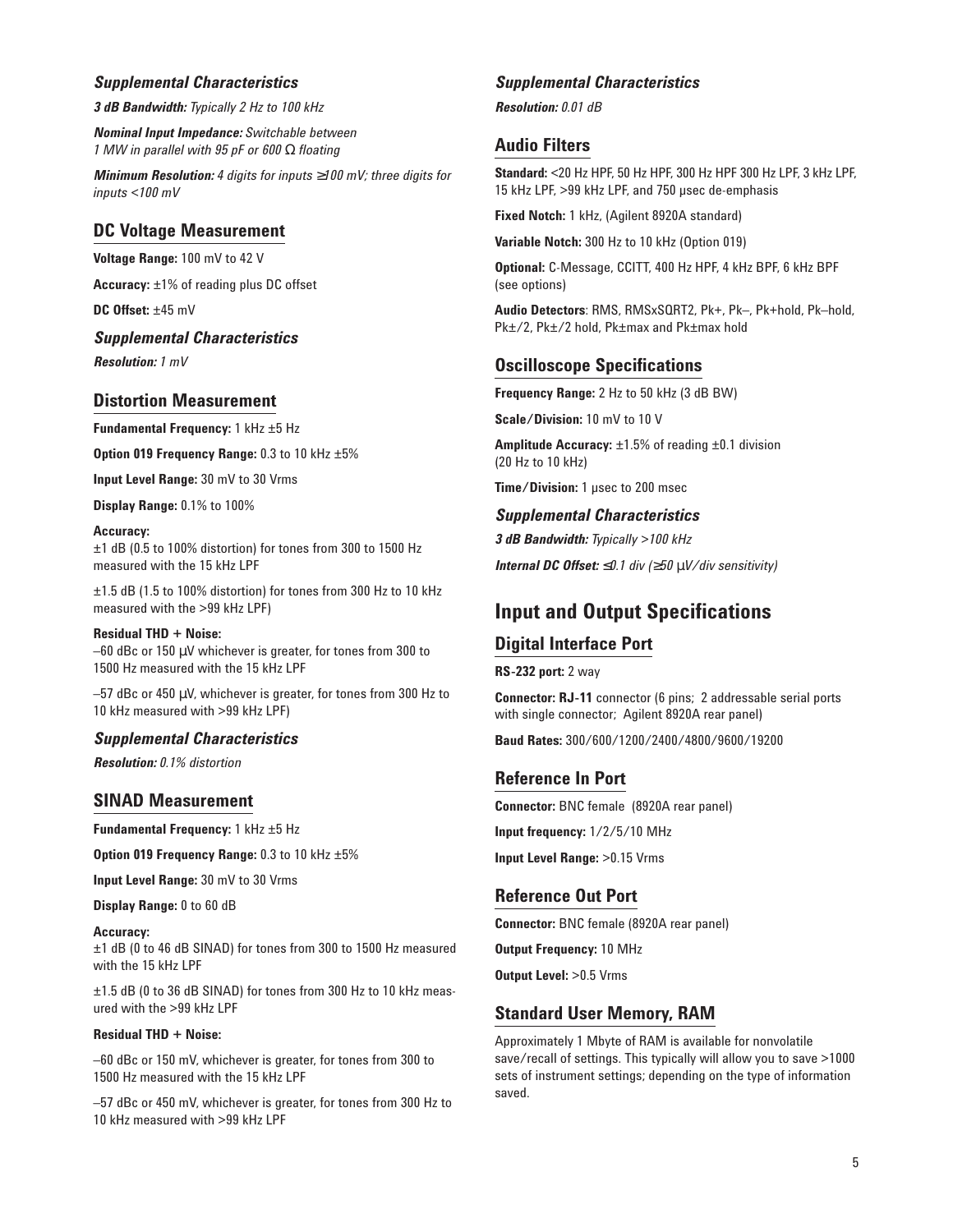## **Option Specifications**

#### **Option 001: High Stability Timebase**

**OCXO:** (Oven controlled crystal oscillator)

**Temperature:** 0.05 ppm (0 to +55 °C)

**Aging:** <0.5 pm/year (<1 ppm in first year)

**Warm-up Time:** <15 minutes to be within ±0.1 ppm of final frequency

#### *Supplemental Characteristics*

*Rear Panel BNC Connectors: Input Frequency: 1, 2, 5, and 10 MHz Input Level: >0.15 Vrms Output Frequency: 10 MHz Output Level: >0.5 Vrms*

#### **Option 004: Tone/Digital Signalling**

**Capability for generating and analyzing the formats listed here:** CDCSS, DTMF, 1-TONE, 2-TONE, 5/6 TONE SEQUENTIAL, RPC1, POCSAG, EIA, CCITT, CCIR, ZVEI, DZVEI, GOLAY, EEA, NMT-450, NMT-900, LTR, AMPS/EAMPS/NAMPS, TACS/ETACS, JTACS/NTACS, EDACS, and MPT 1327.

**A General Purpose function generator with the following wave forms included:** Sine, square, triangle, ramp, Gaussian white noise, uniform white noise

**Frequency Range/Level:** Same as audio source

#### **Option 007 and Low-Level RF Power**

#### **Measurements**

Option 007 removes a 14 dB attenuator at the RF IN/OUT port allowing lower-level, higher sensitivity measurements. This option reduces the maximum continuous input power of the Agilent 8920A from 60 watts to 2.4 watts. Specifications for Option 007 are included in the appropriate sections of: Signal Generator output, RF Analyzer, Frequency and Power Measurement Ranges, FM and AM Measurement Input Level Ranges.

#### **Option 008 Cellular Mobile RF Power**

#### **Measurement Range**

Option 008 removes 10 dB attenuation at the RF IN/OUT port allowing lower-level, higher sensitivity measurements specifically for the range of cellular telephones testing. This option reduces the maximum continuous input power of the 8920A from 60 watts to 6 watts. Specifications for Option 008 are included in the appropriate sections of: Signal generator output, RF analyzer, frequency and power measurement ranges, FM and AM measurement input level ranges.

#### **Option 010: 400 Hz High Pass Filter**

**Option 011: CCITT Weighting Filter**

**Option 012: 4 kHz Bandpass Filter**

#### **Option 013: C-Message Weighted Filter**

#### **Option 014: 6 kHz Bandpass Filter**

#### **Option 016 High-Level RF Power Measurements**

Option 016 for the 8920A supports high-power transmitter measurement applications. Option 016 can only be ordered on a new instrument at the time of purchase. Option 016 can only be installed at the factory.

#### **Option 019: Variable Notch Filter**

**Frequency Range:** 300 Hz to 10 kHz

**Notch Depth:** >60 dB

*Notch Width: Typically ±5%*

#### **Option 020: Radio Interface Card**

The Option 020 for the 8920A is a built-in radio interface card for automating module and radio board test. It contains 16 parallel data lines, two interrupts, and brings the audio in/out lines and a relay closure out from the MIC/ACC connector on the front panel. These are controlled by the 8920A BASIC control language.

**Line Levels:** 5 volts or 12 volts

#### **Option 050: Improved Residual FM Performance**

Includes high stability timebase (Option 001), improved residual FM performance.

#### **Option 102: Spectrum Analyzer with Tracking**

#### **Generator and ACP**

**Frequency Range:** 10 MHz to 1 GHz

**Frequency Span/Resolution Bandwidth:** (coupled)

| <b>Bandwidth</b><br>Span |                                    |
|--------------------------|------------------------------------|
| $<$ 50 kHz               | 300 Hz                             |
| $<$ 200 kHz              | 1 kHz                              |
| $<$ 1.5 MHz              | $3$ kHz                            |
| $<$ 18 MHz               | 30 kHz                             |
| $>18$ MHz                | 300 kHz, plus full span capability |

**Display:** Log with 1, 2, and 10 dB/div

**Display Range:** 80 dB

**Reference Level Range:** +50 to –50 dBm

**Residual Responses:** <–70 dBm (no input signal, 0 dB attenuation)

**Image Rejection:** >50 dBm

#### *Supplemental Characteristics*

*Non-Harmonic Spurious Responses: >70 dB down (for input signals* ≤*–30 dBm)*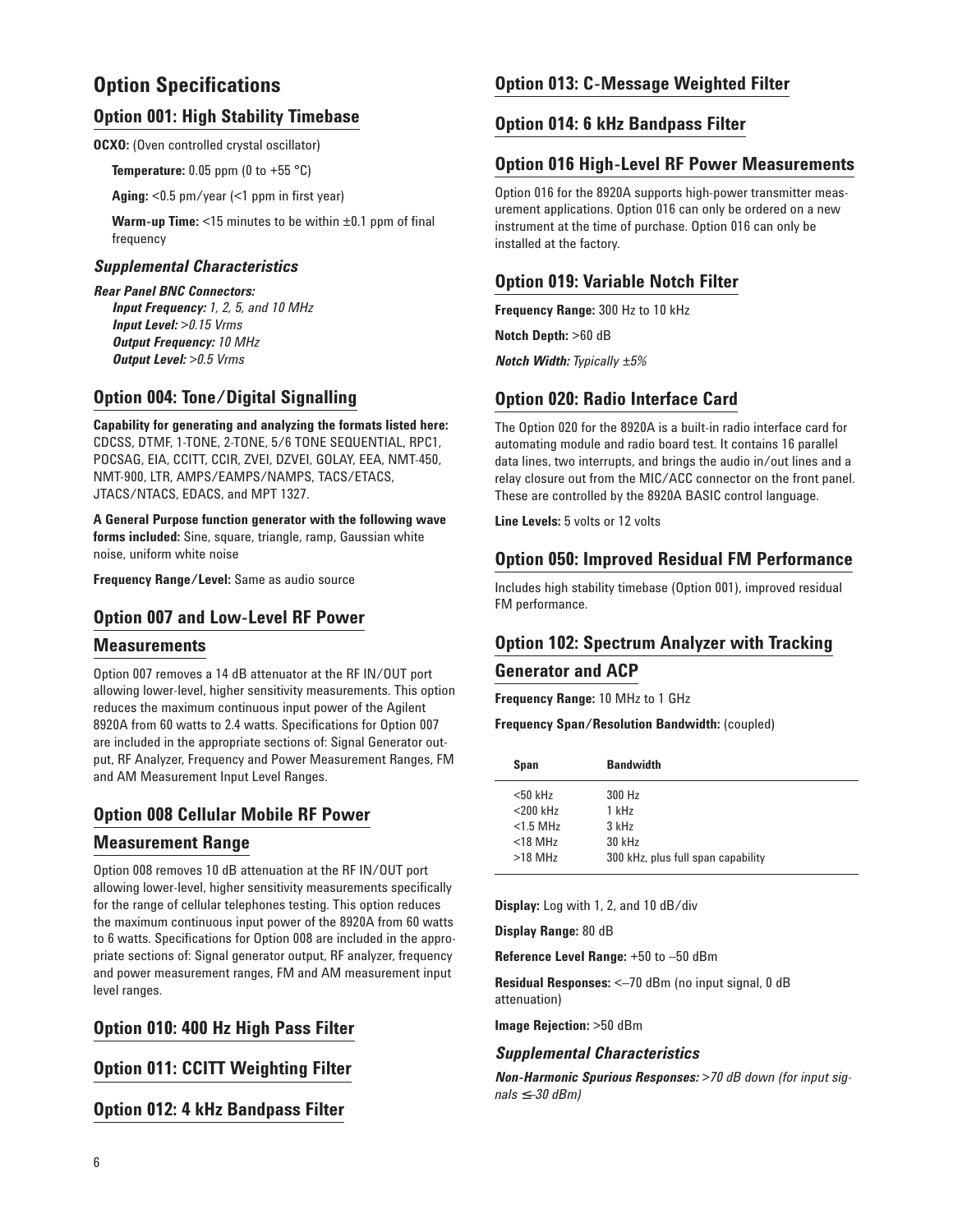#### *Level Accuracy: ±2.5 dB*

*Displayed Average Noise Level: <–114 dBm for <50 kHz spans*

*Log Scale Linearity: ±2 dB (for input levels* ≤*–30 dBm and/or 60 dB range*

#### **Tracking Generator (In Option 102)**

**Frequency Range:** 30 MHz to 1 GHz

**Frequency Offset:** Frequency span endpoints  $\pm$  frequency offset cannot be <30 MHz or ≥1 GHz

**Output Level Range:** Same as signal generator

**Sweep Modes:** Normal and inverted

#### **Adjacent Channel Power (In Option 102)**

#### **Relative Measurements:**

#### **Level Range:**

**Antenna IN:** –40 dBm to +20 dBm

**RF/Input:** 0.16 mW (–8 dBm) to 60 W (47.8 dBm) continuous; or up to 100 mW (50 dBm) for 10 sec/min

*Dynamic Range: Typical values for channel offsets*  $$ 

| 12.5 kHz | 8.5 kHz  | $-65$ dBc |  |
|----------|----------|-----------|--|
| 20 kHz   | 14 kHz   | $-68$ dBc |  |
| 25 kHz   | 16 kHz   | $-68$ dBc |  |
| 30 kHz   | 16 kHz   | $-68$ dBc |  |
| 60 kHz   | $30$ kHz | $-65$ dBc |  |
|          |          |           |  |

#### **Relative Accuracy:** ±2 dB

#### **Absolute Level Measurements:**

**Level:** (Results of absolute power in watts or dBm are met by adding the ACP ratio from the SA to the carrier power from the input section RF power detector).

#### **Level Range:**

**Antenna:** N/A

**RF/Input:** 1 mW (0 dBm) to 60 W (47.8 dBm) continuous; or up to 100 W (50 dBm) for 10 sec/min

| <b>Channel Offset</b> | Res. BW   | Dyn. Range |  |
|-----------------------|-----------|------------|--|
| $12.5$ kHz            | $8.5$ kHz | $-65$ dBc  |  |
| $20$ kHz              | 14 kHz    | $-68$ dBc  |  |
| $25$ kHz              | $16$ kHz  | $-68$ dBc  |  |
| $30$ kHz              | $16$ kHz  | $-68$ dBc  |  |
| 60 kHz                | $30$ kHz  | $-65$ dBc  |  |

**Absolute Accuracy:** RF power measurement accuracy found in the RF Analyzer section and ACP relative accuracy of ±2 dB

#### **Option 103: DC Current Sensing and I/O: GPIB/RS-232/Parallel (Centronics)**

#### **DC Current Meter**

**Measurement Range:** 0 to 10 A (usable to 20 A)

**Accuracy:** The greater of ±10% of reading after zeroing or 30 mA (levels >100 mA)

#### **Remote Programming**

**GPIB:** Agilent's implementation of IEEE Standard 488.2

**Functions Implemented:** SH1, AH1, T6, L4, SR1, RL1, LE0, TE0, PP0, DC1, DT1, C4, C11, E2

**RS-232:** Two serial ports through RJ-11 connector used for serial data in and out

**Baud Rates:** 150, 300, 600, 1200, 2400, 4800, 9600 and 19200 Hz

Parallel (Centronics) Connector: A standard 25-pin, sub-min D female connector with right-angle adapter is included

Note: Retrofittable only for 8920A units with serial prefix numbers of 3501 or greater

#### **General Specifications**

**8920A Dimensions:**  $H \times W \times D$  in inches and (mm): 7.5 H  $\times$  13 W  $\times$  19 D (188 H  $\times$  330 W  $\times$  456 D)

**8920A Weight:** (fully optioned) 37 lbs. (16.8 kgs)

#### **8920A Power:**

AC: 100 V to 240 V, 48 to 440 Hz, *nominally 80 watts* DC: 11 to 28 V, *nominally 120 watts*

#### **8920D Power:**

AC: 100 V to 240 V ±10%, 48 Hz to 440 Hz, *nominally 100 watts*

**CRT Size:**  $7 \times 10$  cm

**Operating Temperature:** 0 to +55 °C

**Storage Temperature:** –55 to +75 °C

**Calibration Interval:** Two years

#### *Supplemental Characteristics*

*Leakage: At signal generator output frequency and level <–40 dBm, typical leakage is <0.5 µV induced in a resonant dipole antenna one inch from any surface except the rear panel. Spurious leakage levels are typically <1 µV in a resonant dipole antenna.*